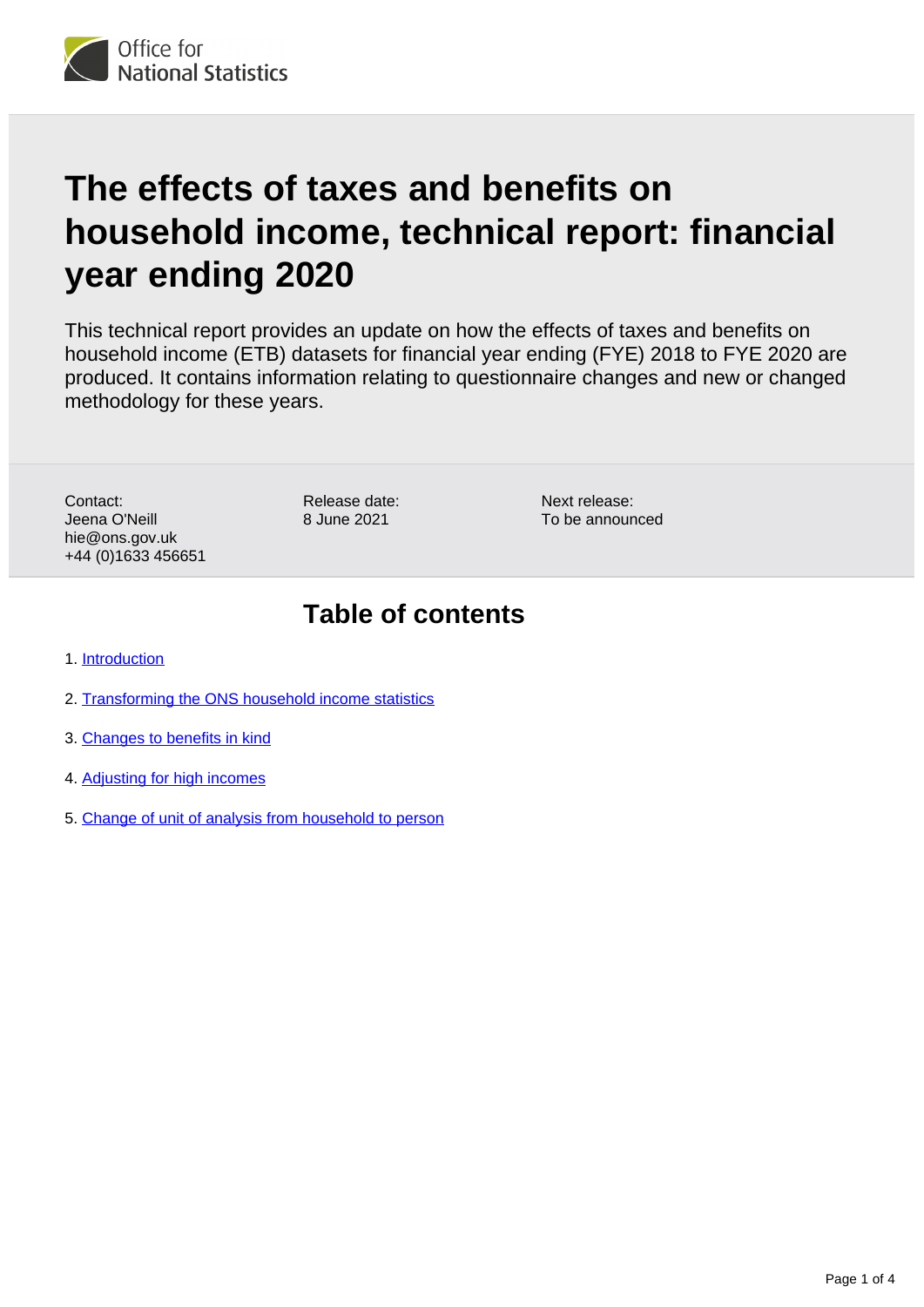### <span id="page-1-0"></span>**1 . Introduction**

This technical report provides an update on how the Effects of Taxes and Benefits on Household Income (ETB) datasets for financial year ending (FYE) 2018 to FYE 2020 are produced. Household income estimates are produced using data from the Household Finances Survey. This survey is undertaken by the Office for National Statistics (ONS) Social Survey Operations, which is part of the Population and Public Policy Operations Directorate of the ONS.

Information relating to questionnaire changes and new or changed methodology for FYE 2018 to FYE 2020 is provided in this technical report. The report does not describe the methodology prior to FYE 2018. For a more indepth explanation of ETB processes and methodology, users should refer to The effects of taxes and benefits on [household income, technical report: financial year ending 2019.](https://www.ons.gov.uk/peoplepopulationandcommunity/personalandhouseholdfinances/incomeandwealth/articles/theeffectsoftaxesandbenefitsonhouseholdincome/financialyearending2019)

### <span id="page-1-1"></span>**2 . Transforming the ONS household income statistics**

Over the past few years, the Office for National Statistics (ONS) has undertaken a programme of work to transform the production of its household financial statistics. A major strand of this work has been to integrate two of the ONS's existing household income surveys - the Living Costs and Food Survey (LCF) and the Survey on Living Conditions (SLC). Through the harmonisation of questions on income, pensions, employment and living conditions, this source - the Household Finances Survey (HFS) - provides an achieved sample of around 17,000 households across the UK.

This work means that ONS's household income statistics, that were previously estimated from the LCF alone (approximately 5,000 households), will benefit from a larger sample. This in turn will enable greater precision in our headline estimates, increased stability over time, and more granular statistics at regional levels and for different population subgroups.

For financial year ending (FYE) 2020, the ONS estimates of household income and inequality were produced using the HFS and our **historical datasets** back to FYE 2018, have also been revised to incorporate the HFS. For more information relating to this methodological change, users can refer to Improving the measurement of [household income.](https://www.ons.gov.uk/peoplepopulationandcommunity/personalandhouseholdfinances/incomeandwealth/methodologies/improvingthemeasurementofhouseholdincome) Effects of Taxes and Benefits on Household Income (ETB) datasets can be accessed via the [UK Data Service](https://ukdataservice.ac.uk/). However, it is recommended that any users wishing to access ETB data should first check with us that the latest version of data for a particular year, containing all the changes described in this technical report, has been uploaded as there can be a slight delay in the application of methodological changes and making the new data publicly available.

### <span id="page-1-2"></span>**3 . Changes to benefits in kind**

For income estimates from financial year ending (FYE) 2018 onwards, a number of changes were made to what was included as a benefit in kind (BIK) and to the methodology used to compute the monetary value of some BIKs.

The benefit of a company car, including any fuel provided for personal use, has been included in our analysis since 1990. Prior to FYE 2018, the methodology for assigning the monetary value of the benefit of a company car used the list price of the car, along with the fuel type, provided by the survey respondent as a proxy for the carbon dioxide (CO2) emissions of the car. A factor based on the fuel type and CO2 emissions was applied to the list price to generate the benefit value of the company car. The same factor was applied to the fuel benefit charge multiplier to calculate the benefit value of any fuel provided by an employer for private use.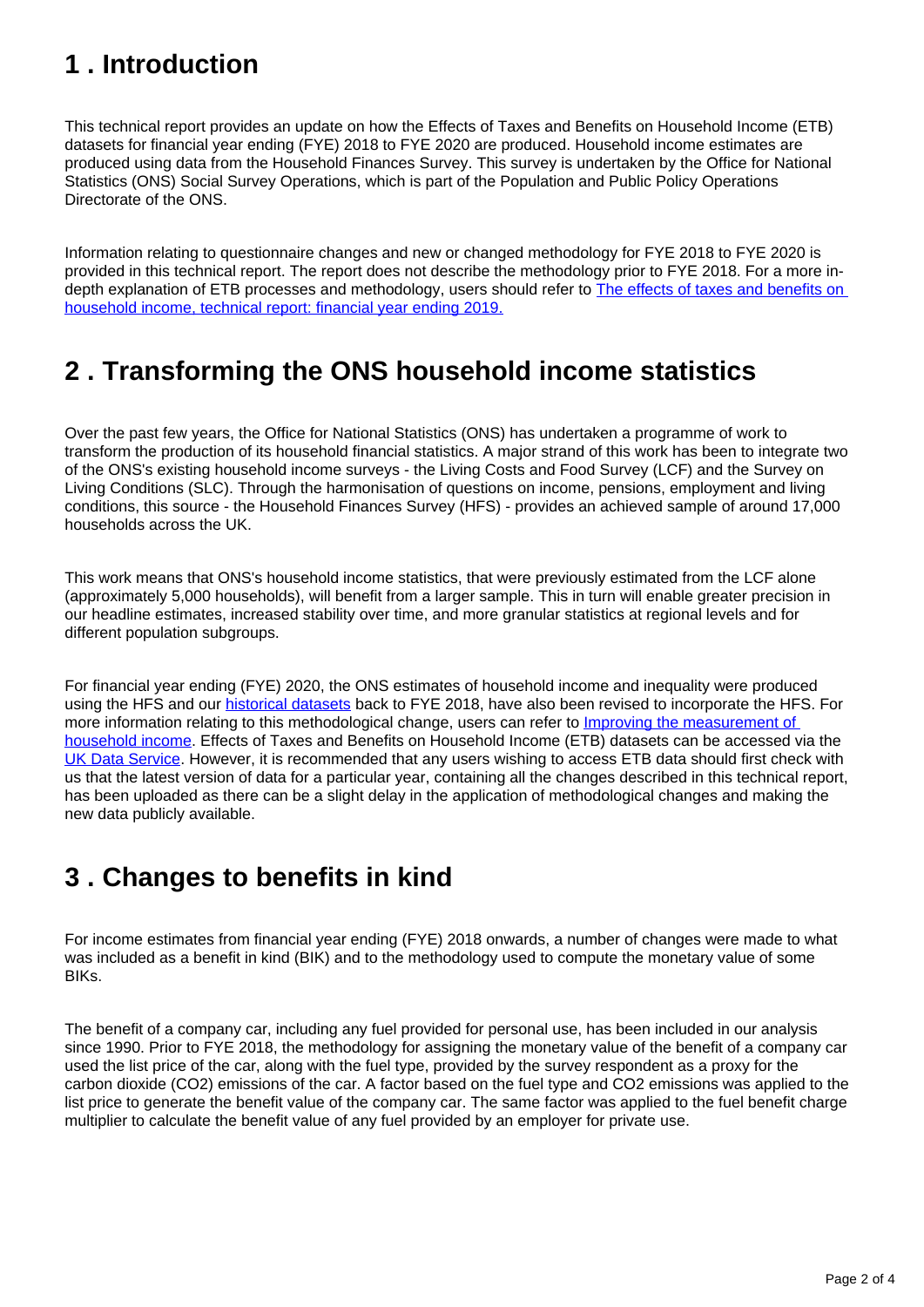A change in the methodology for calculating the benefit of company cars has been applied to income estimates for FYE 2018 onwards. The new method uses published data from HM Revenue and Customs (HMRC) on the total taxable value of company cars and company car fuel for a financial year by income band. From these published data we calculate the average taxable value of a company car and company car fuel provided for personal use and apply these average figures to survey respondents within the appropriate income band who possess a company car and who receive fuel for private use. An adjustment factor is applied to ensure that the cumulative total figures for the taxable values of company cars and company car fuel are consistent between the survey sample and the HMRC published estimates. The adjusted taxable value is assumed to be the benefit value of a company car. The benefit value of a company car is included in the imputed income category within original income.

In addition to the benefit of a company car, the benefit value of private medical insurance provided by an employer has been included in imputed income for income estimates from FYE 2018 onwards. Published data from HMRC on the taxable value of employer-provided private medical insurance by income band are used to calculate average figures which are then applied to survey respondents who indicate they are in receipt of private medical insurance provided by their employer. An adjustment factor is applied to ensure that the cumulative total figure for the taxable value of private medical insurance is consistent between the survey sample and the HMRC published estimates. In order to calculate the value of the benefit of private medical insurance that is not taxed, the average taxable value is adjusted by a value proportional to the survey respondent's marginal tax rate. The value of the benefit of private medical insurance provided by an employer is the sum of the average taxable value and the non-taxed value.

Another new BIK included in income estimates from FYE 2018 onwards is the benefit of free early education and childcare for young children and Tax-Free Childcare. Free early education and childcare schemes vary across the UK nations whilst Tax-Free Childcare is a UK-wide scheme. For simplicity, the benefit is referred to as "Free childcare hours" on data tables.

The calculation of the benefit value of free early education and childcare first identifies eligible households in the survey sample. Average numbers of hours per week used of free early education and childcare per child is obtained from the Department of Education's Childcare and Early Years Survey of Parents and are applied to the eligible survey households. The benefit value is then calculated by multiplying the number of hours used by the average hourly provider rate for the government region. The benefit value of Tax-Free Childcare is calculated directly from the survey data and added to the benefit value for free early education and childcare to give the final BIK value amount.

An estimate of the benefit of adult social care is included in income estimates from FYE 2017 onwards. Adult social care is defined as the personal care and practical support provided to adults with physical or learning disabilities or physical or mental illnesses, as well as support for their carers. Only adult social care in nonresidential care home settings is taken into account because the survey sample is comprised only of private households.

Total spending on adult social care split into two age groupings (18 to 64 years and 65 years or older) across the different UK regions is allocated across the survey sample. The lack of data on survey respondents' savings does not allow for the identification of individuals eligible for state-funded adult social care. Consequently, we allocate a high proportion of the total spending on adult social care by age group and region to respondents in receipt of specific cash benefits whilst the remaining proportion of the total spend is allocated to the other adults in the age group and region. Future work will explore how to improve our method for calculating the BIK value of adult social care, including the potential of adding new questions to our survey to better understand which individuals are in receipt of state-funded adult social care.